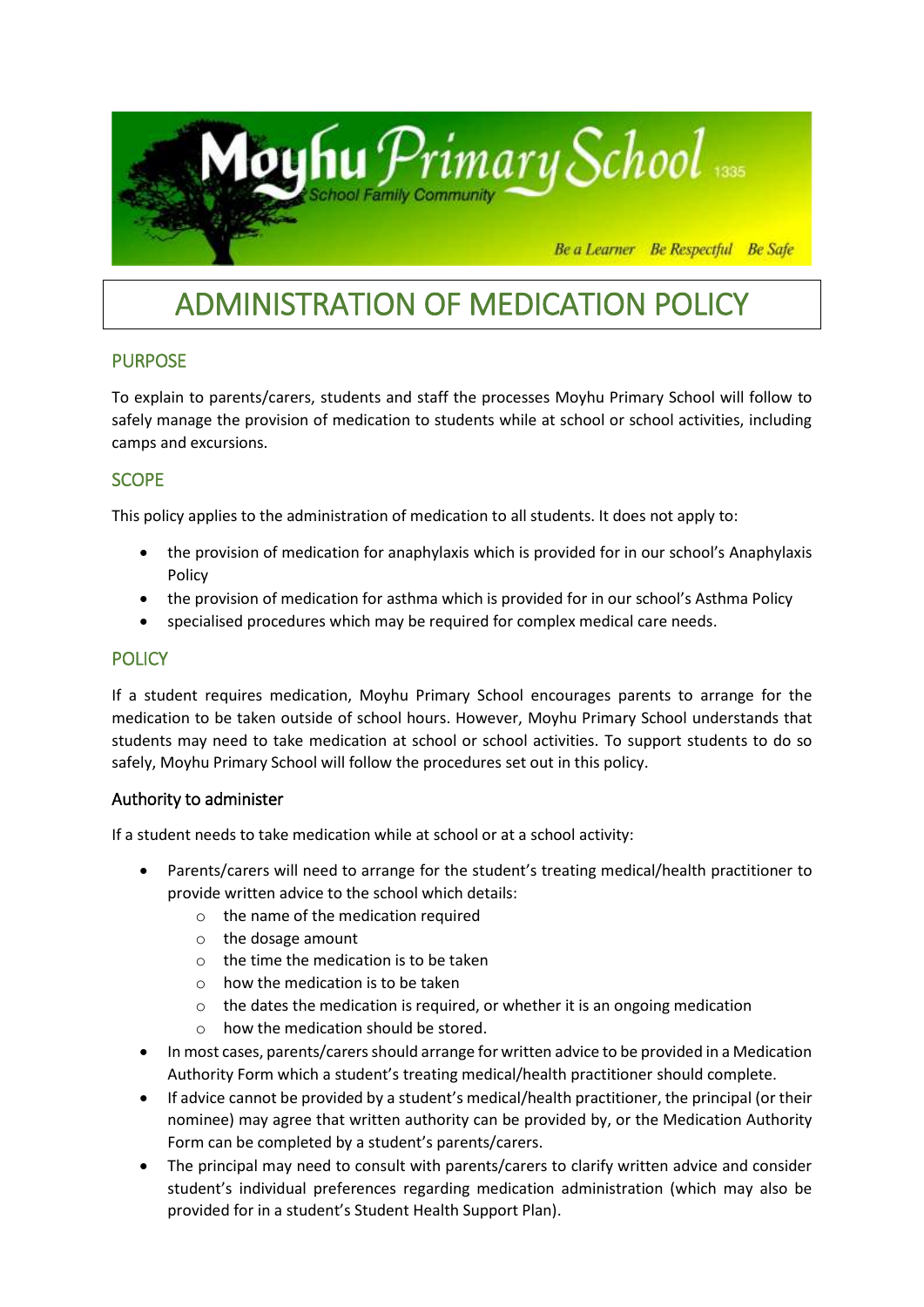Parents/carers can contact Moyhu Primary School for a Medication Authority Form.

### Administering medication

Any medication brought to school by a student needs to be clearly labelled with:

- the student's name
- the dosage required
- the time the medication needs to be administered.

Parents/carers need to ensure that the medication a student has at school is within its expiry date. If school staff become aware that the medication a student has at school has expired, they will promptly contact the student's parents/carers who will need to arrange for medication within the expiry date to be provided.

If a student needs to take medication at school or a school activity, the principal (or their nominee) will ensure that:

- 1. Medication is administered to the student in accordance with the Medication Authority Form so that:
	- the student receives their correct medication
	- in the proper dose
	- via the correct method (for example, inhaled or orally)
	- at the correct time of day.
- 2. A log is kept of medicine administered to a student.
- 3. Where possible, two staff members will supervise the administration of medication.
- 4. The teacher in charge of a student at the time their medication is required:
	- is informed that the student needs to receive their medication
	- if necessary, release the student from class to obtain their medication.

#### *Self-administration*

In some cases it may be appropriate for students to self-administer their medication. The principal may consult with parents/carers and consider advice from the student's medical/health practitioner to determine whether to allow a student to self-administer their medication.

If the principal decides to allow a student to self-administer their medication, the principal may require written acknowledgement from the student's medical/health practitioner, or the student's parents/carers that the student will self-administer their medication.

#### Storing medication

The principal (or their nominee) will put in place arrangements so that medication is stored:

- securely to minimise risk to others
- in a place only accessible by staff who are responsible for administering the medication
- away from a classroom (unless quick access is required)
- away from first aid kits
- according to packet instructions, particularly in relation to temperature.

For most students, Moyhu Primary School will store student medication in the first aid cupboard in sick bay area of Staffroom.